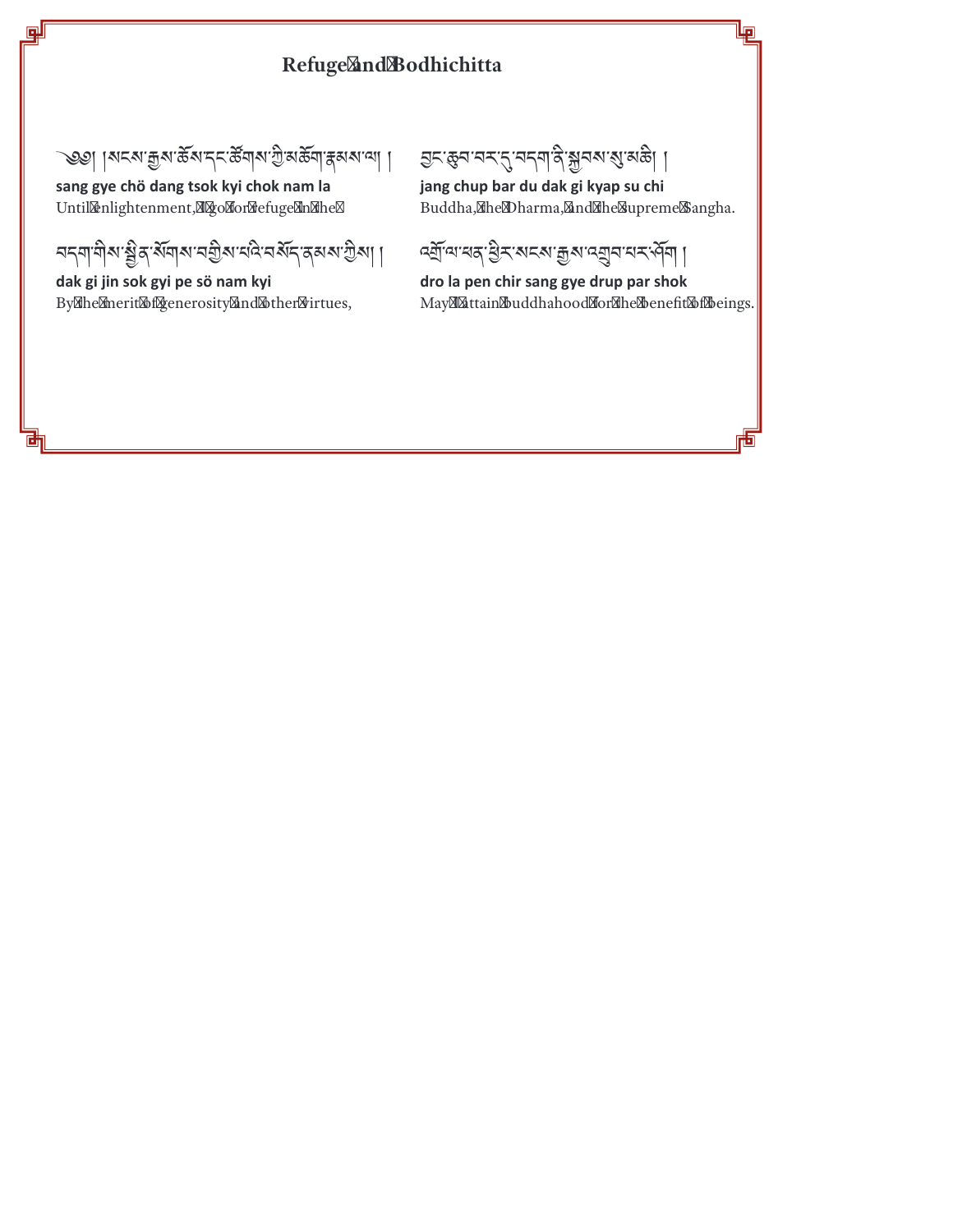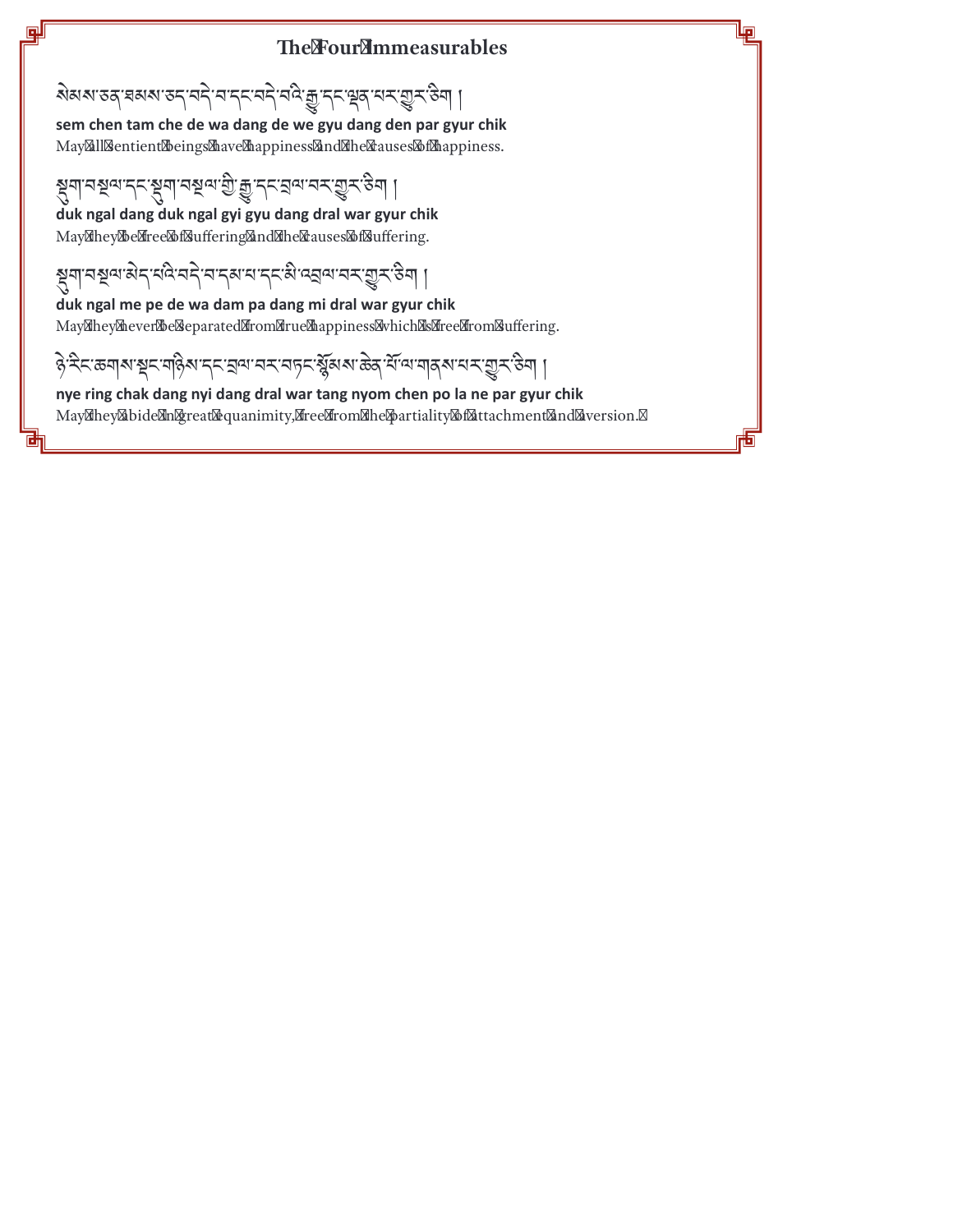#### **Seven Branch Prayer**

য়৸ড়ড়৸ৼ৸ৼৼয়ড়ৼ৻ড়ৼ৸ড়৸ৼ৻ৼ৸৻৸

回

茴

chak tsel wa dang chö ching shak pa dang I dedicate to enlightenment whatever

ন্নী বাপ্তবাৰন বৰ্ণা নীৰ উদ্বৰ্ষনা বা

ge wa chung ze dak gi chi sak pa And offering, confessing, and rejoicing,

हेड हैं। अप्रै के स्वयं के स्वयं स्था है।

je su yi rang kül zhing söl wa yi Slight merit I have gathered from prostrating, 回

i٦

ঘন্নৰাজ্য-বন্দ্ৰাণীৰ গ্ৰন্থকে ব্ৰিন'ৰষ্ট্ৰী ।

tam che dak gi jang chup chir ngo o Requesting, and from making supplications.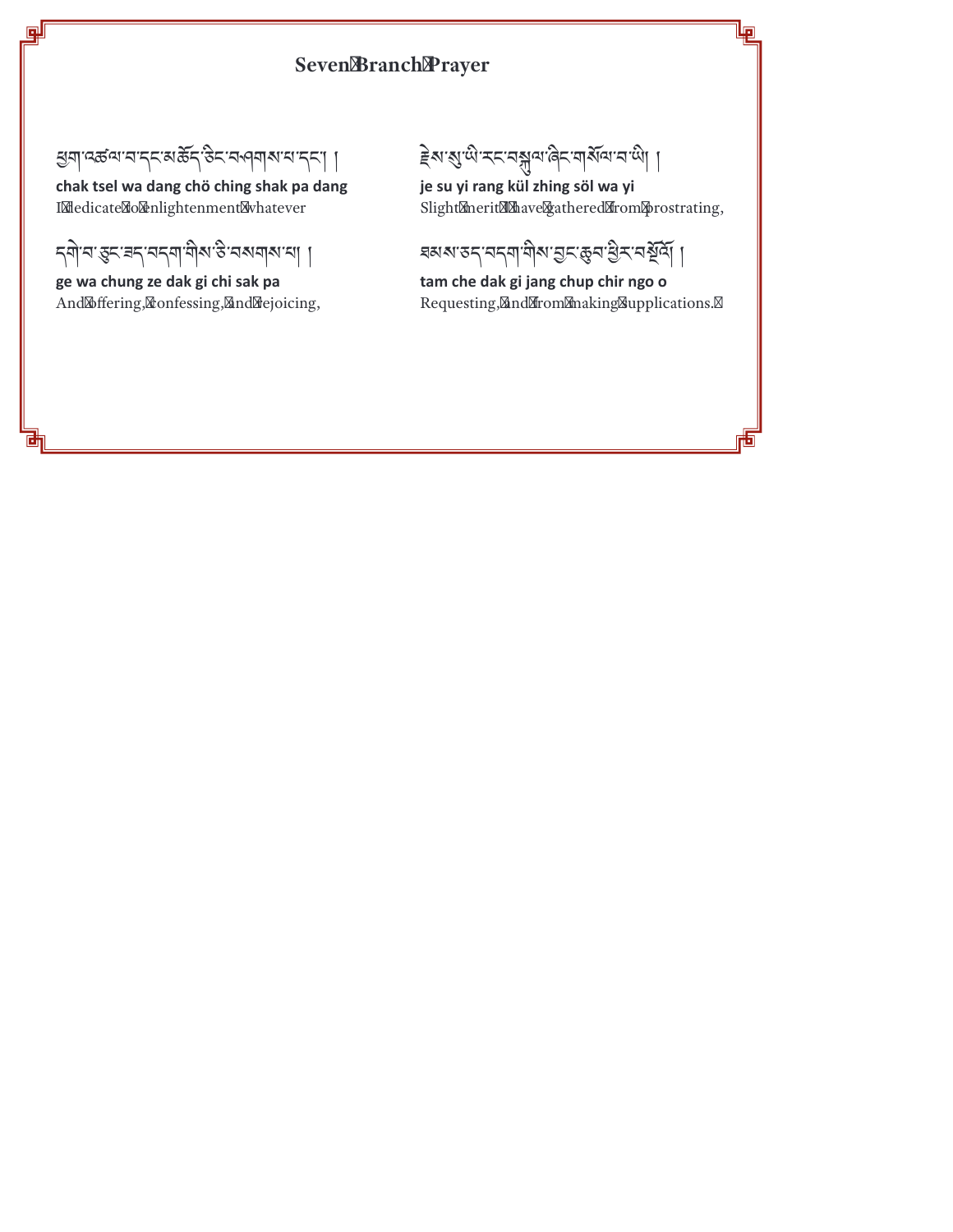#### **Mandala Offering**

য়ৼয়ড়৻৸ড়ড়৻ৼঀ৻ৼ৻ড়৻৸ড়৸ৼ৻৸ৼ৻ড়৸ৼ৻ড়৸ঢ়৸ড়৸

剛

陆

sa zhi pö chü juk shing me tok tram The earth, perfumed with scented water, strewn with flowers,

अद्रषाञ्चरावेदानु दुविवाराष्ट्रे सुवानाणेखा ।

sang gye zhing du mik te pül wa yi I visualize to be a buddha realm and offer

दे: रूपा ब्रेन व वि है ब्रेष वक्तु दा वि ।

ri rap ling zhi nyi de gyen pa di Graced with Mount Meru, the four lands, the sun and moon,

回

п

<u>द्भ</u>ागुबाह्रबादवादितवा<u>ञ्चेदाव</u>द्भववा ।

dro kün nam dak zhing la chö par shok So that all beings enjoy a perfectly pure realm.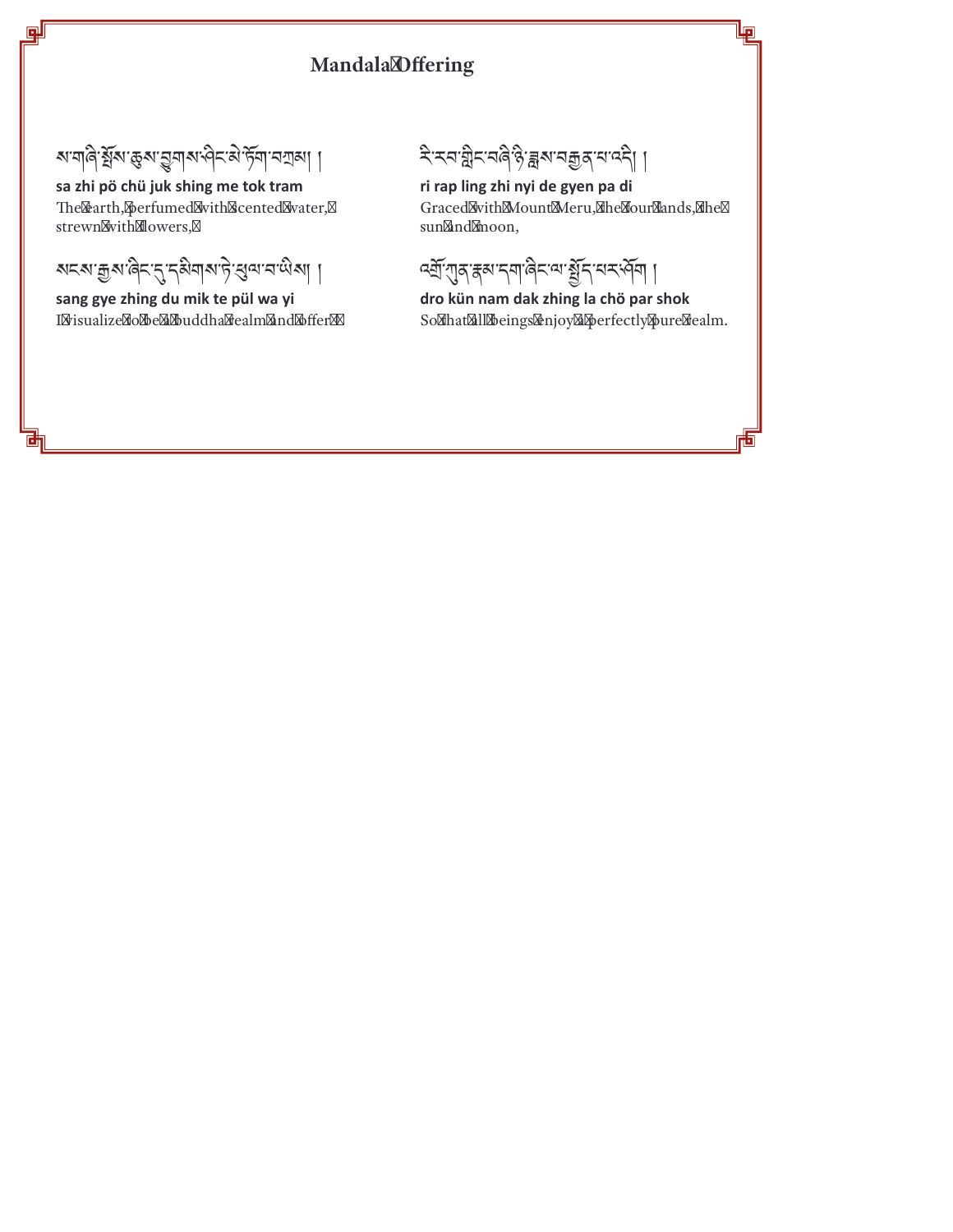### **Request to Teach Dharma**

สิมมาธรุสมมาติ สมมารุม

sem chen nam kyi sam pa dang I pray that you turn the Wheels of Dharma

के कुरा शुदार्थे सेवायायी।

回

茴

che chung tun mong tek pa yi In accordance with the various

क्षिपे से प्राप्त है भू यन ।

lo yi je drak ji ta war Of the lesser, greater, and common vehicles lp

Ð

केश गुप्तवें र वे वर्षे र तुमार्शवा ।

chö kyi khor lo kor du sol Thoughts and intellects of beings.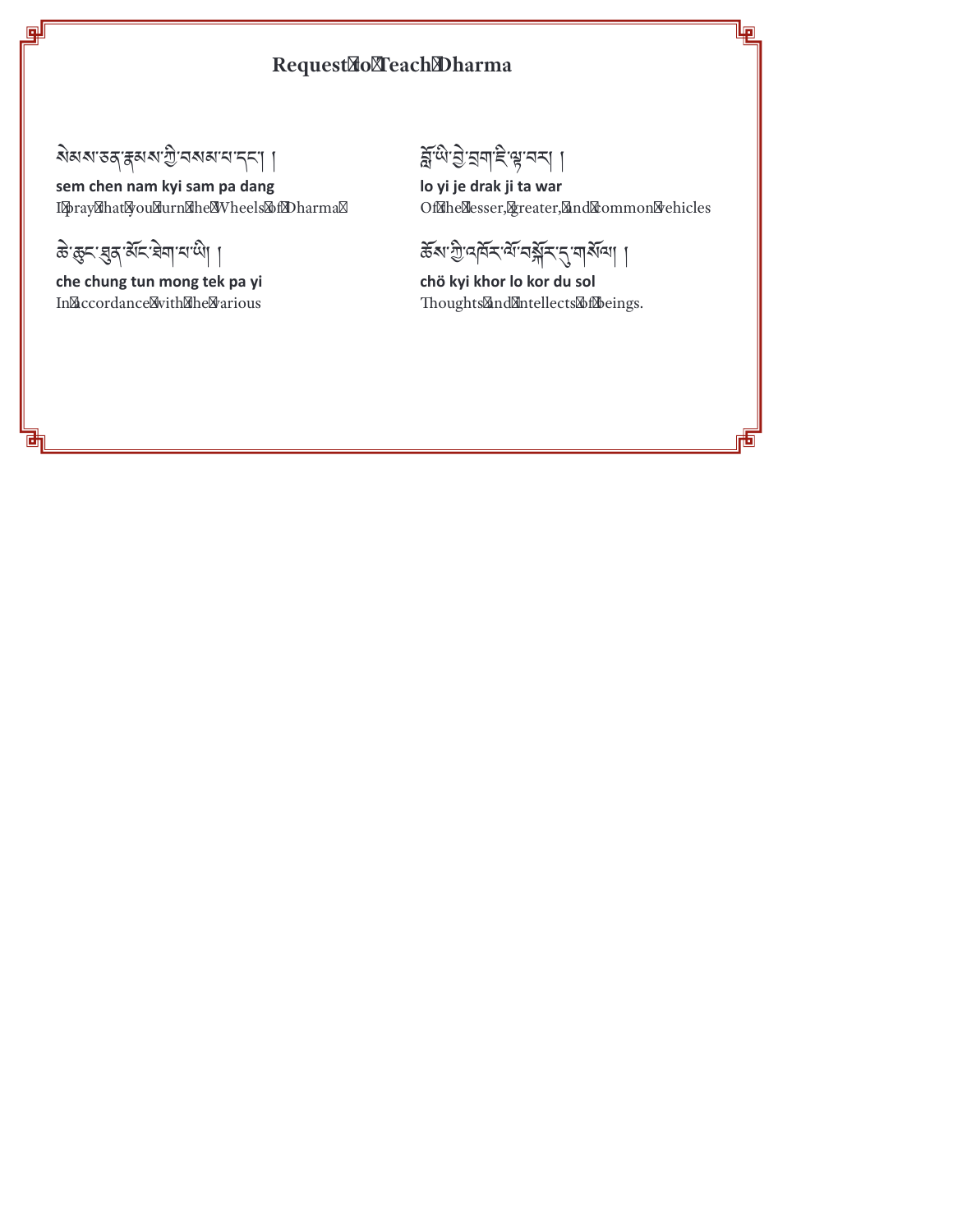### Vajradhara Lineage Prayer

*हिंदे* वरूद्र केव है बाबू रूदना ।

回

dor je chang chen te lo na ro dang Great Vajradhara, Tilopa, Naropa,

# ५४ पाश्चब जेल छ राज बङ्गि गहा चा

dü sum she ja kün khyen kar ma pa Knower of the three times-omniscient Karmapa,

#### <sup>.</sup>ಹণ্মাৰ্থ্যসামন্য উপাৰ্ট প্ৰয়াৰ স্থাৰ প্ৰা ন্ট্ৰ'শ্লুনা

dri tak tsel sum pel den druk pa sok The Drigung, Taklung, Tsalpa, glorious Drukpa, and the rest,

मरायां से या के राष्ट्राञ्चल में या

mar pa mi la chö je gam po pa Marpa, Mila, Lord of the Dharma-Gampopa,

رمياز

衙

## ङनदिष्टन्न्यकुन्नबुन्न्नन्दर्दिष्ट्रक्षयन्ता ।

che zhi chung gye gyü par dzin nam dang Holders of the four elder and eight later lineages-

zap lam chak gya che la nga nye pe Masters of the profound path of Mahamudra,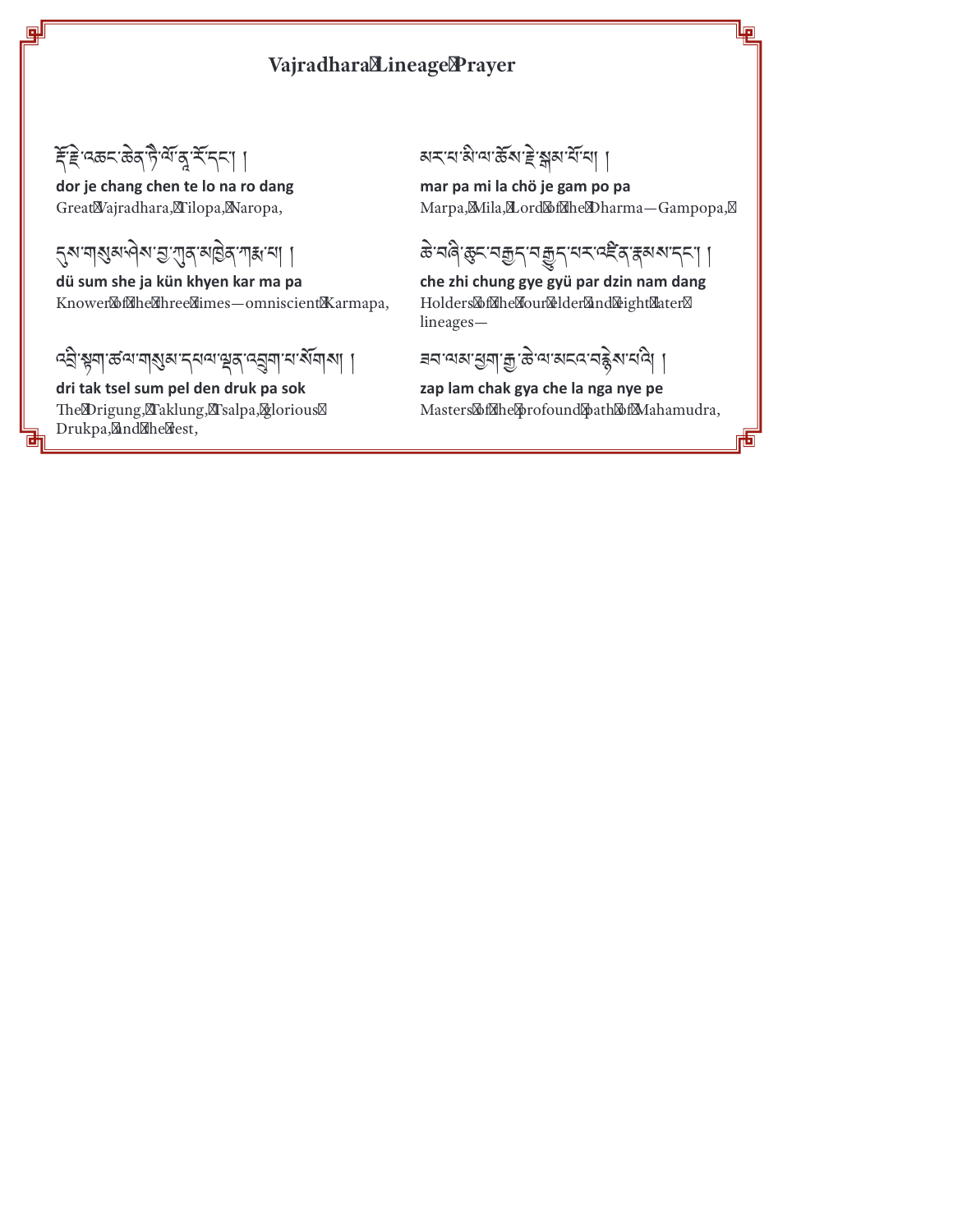## মন্তম মন্দ্ৰী মৰ্মীৰ নুমাৰ মানিশাৰ মন্ত্ৰন আ

回

陆

nyam me dro gön dak po ka gyü la The Dakpo Kagyu, the unequaled protectors of beings,

নদ্ভূন নম নইৰ বঁৰিম ঘৰ ইৰ শ্ৰীম ক্লীনমা ।

gyü par dzin no nam tar jin gyi lop I hold your lineage-bless me to follow your example.

## ৰেক'<sup>ব্যবা</sup>য়ীৰ'শ্ৰী'স্কান'মান্মৰ্কান'মানৰ বিৰা

zhen lok gom gyi kang par sung pa zhin Revulsion is the legs of meditation, it is taught.

#### ಹೆಇ <u>বিবাইৰ বনাঞ্চল বৰিষ্ট্ৰৰ</u> 'ୟା

tse di dö tak chö pe gom chen la Food and wealth and who cuts all ties to this life, য়য়ড়য়ৼ৻ৼ৻৸৸ৼ৻৸৸ৼ৸৸৸৸৸৸ söl wa dep so ka gyü la ma nam I supplicate you, Kagyu gurus;

رمياز

尙

*র*ম'র্ন্⊼'্শ্যস্'ক্রমাম'ৰ্ন্ন

ze nor kün la chak zhen me pa dang To this meditator who is without craving for

 $\widehat{\vec{B}}$ শুমৰের ঘামবাঘম ব্রিমন্ত্রীর ষ্ট্রবন্ধা ।

nye kur zhen pa me par jin gyi lop Grant your blessing to be free of attachment to gain and fame.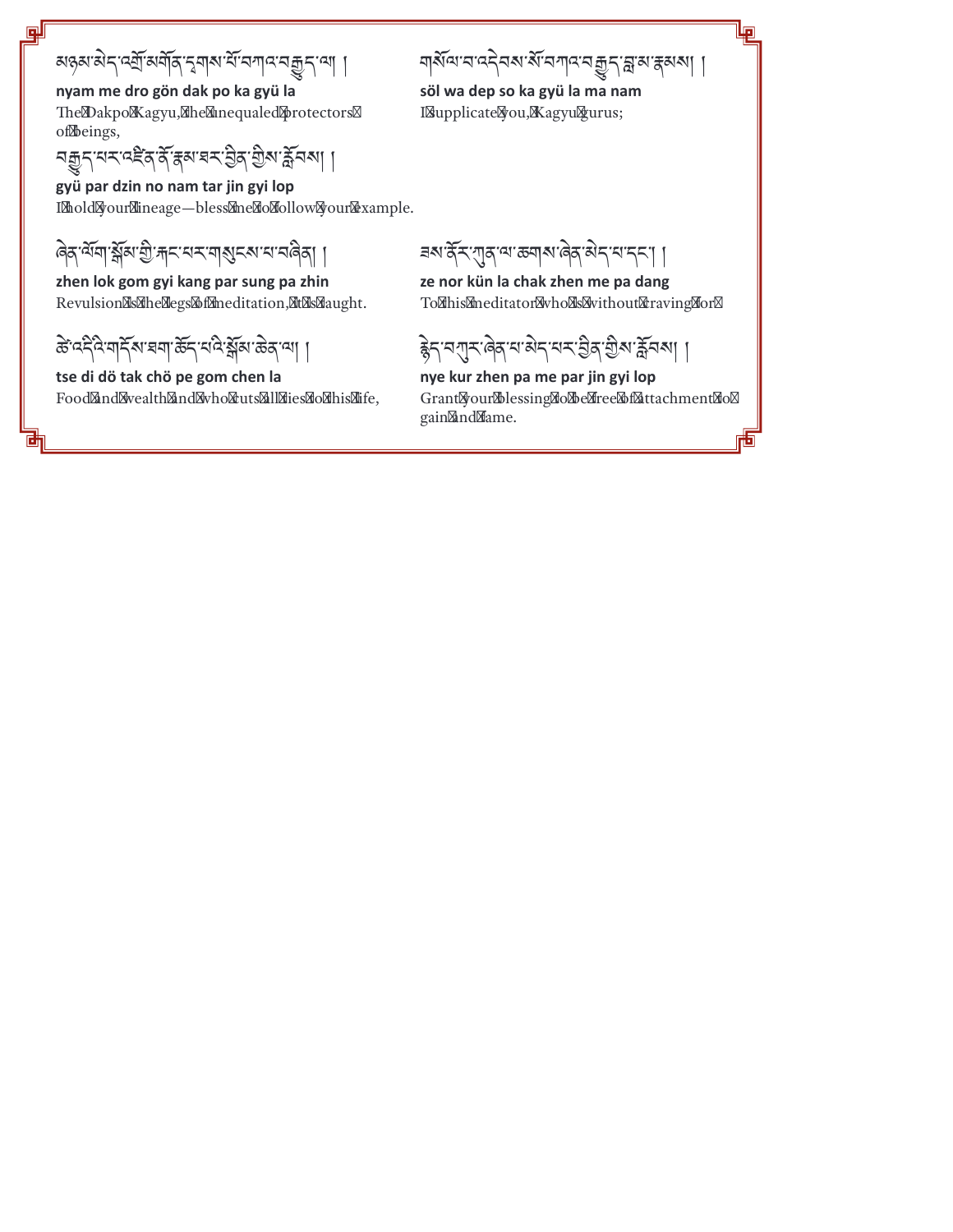## য়৵ৼঢ়ঢ়৸ৼৣ৾য়ৼড়ৢ৾ৼড়ড়ড়ৼ৸ৼঀড়ঀ৻৸

mö gü gom gyi go wor sung pa zhin Devotion is the head of meditation, it is taught.

# ক্ৰুব'ন্মুম্বৰুম্বৰ বিষ্মানন্দ্ৰীয় ক্লব'ন্মা ।

gyün du söl wa dep pe gom chen la

Who opens the door to the treasury of oral instructions,

# षेद्रषात्रेदाञ्जलारी दर्देशायादि या शुद्रषायायदेवा ।

yeng me gom gyi ngö zhir sung pa zhin Non-distraction is the body of meditation, it is taught.

# য়ৼঽড়৶ৼৢ৾ৼয়ৼ৻ড়ৼ৻ড়৸ৼ৻ড়৸ড়৸

ma chö de kar jok pe gom chen la The fresh essence of whatever thought that arises,

## অন্বাম্নানান্ত্ৰ স্ক্ৰীন্দ্ৰীন্দ্ৰ স্ক্ৰী ।

men ngak ter go je pe la ma la To this meditator who continually prays to the guru

## *নৰ্*ষম মিন ৰ্মম'ন্মুশ মু'ন ম' ব্ৰিন' শ্ৰীম'ৰ্ম্ননমা ।

#### chö min mö gü kye war jin gyi lop

Grant your blessing that uncontrived devotion may arise.

## मद्भवद हेवा बंदे देखिया ने ।

#### gang shar tok pe ngo wo so ma de

To this meditator who rests directly, without altering

বর্ষ্ণরাপ্তার্স্লাব্দার্য্য ব্রম্পর্ট মার্ক্লব্রমা ।

#### gom ja lo dang drel war jin gyi lop Grant your blessing that meditation be free

from intellect.

卣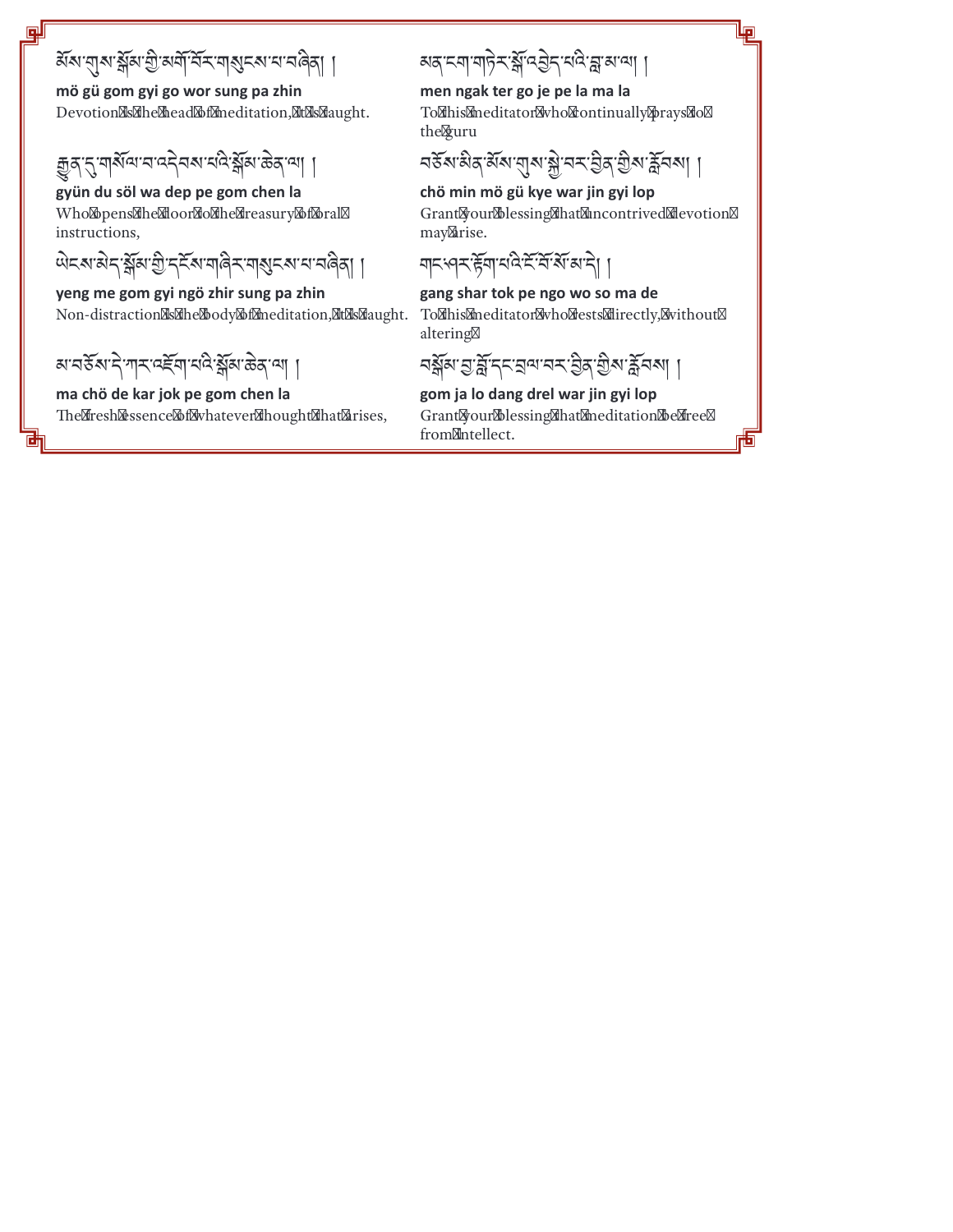## *ह्*बार्ह्मार्ह्न्द्रिक्किंबाञ्जूरमाबुदबारामविवा

덽

陆

nam tok ngo wo chö kur sung pa zhin The essence of thought is dharmakaya, it is taught.

## <u> মান্নবাৰামাৰ্</u>মবাৰামাৰেক্সামাৰীৰ জীৱ আ

ma gak röl par char we gom chen la To this meditator who appears in this unceasing play,

# ৠৢয়য়য়ৢয়৻ঢ়ৢৢ৻ড়ঢ়ৼঢ়ঀৗৠয়ৼ৻৸য়

kye wa kün tu yang dak la ma dang Never parting from the true guru in all my lives,

## <u>ম'মুম্'নেমান্ত্ৰী অৰ্থন উৰামান্ত্ৰী |</u>

sa dang lam gyi yön ten rap dzok ne Perfect the qualities of the levels and paths,

#### डेबाद्यदर वर सर्व दिवाद बाद विवाद स्थान कर दिया। Composed by Jampal Zangpo of Bengar.

## हे सादारा सी दे हेन्द्र सादा वक्र ना दे ।

chi yang ma yin chir yang char wa la It is no thing, yet arises as everything.

# पर्वेद प्रदार देने से दिना बाय र देने में बाया।

ها (

i٦

khor de yer me tok par jin gyi lop Grant your blessing to realize the inseparability of samsara and nirvana.

# द्मवानेन केलाग्री सेवाबाबान्न संस्था है।

drel me chö kyi pel la long chö ching May I enjoy the splendor of the Dharma,

## *हिंदे पक्ष*दायोजी वसदाह्य र सेन सेना

dor je chang gi go pang nyur top shok And swiftly attain the state of Vajradhara.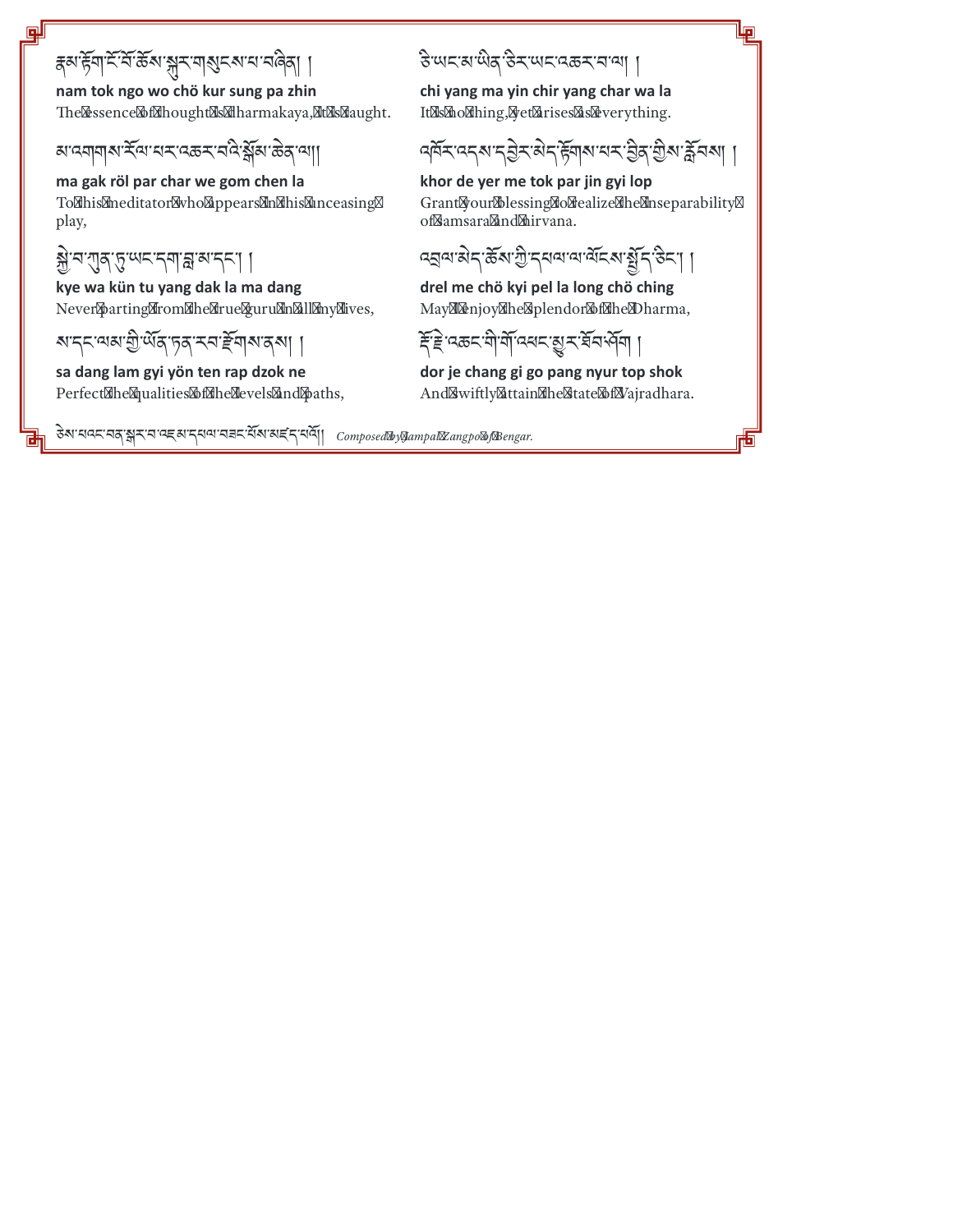### **Dedication Prayers**

*নষ্ট*ন্দ্ৰমৰ্ম দ্দী অসমৰাজন অৰিমান উনা।

sö nam di yi tam che zik pa nyi By this merit may I attain omniscience.

# <u>ञ्जे ज्ञाताद्रुष्टुम् सञ्चनबाद्यवाद्यालामा</u>

剾

茴

kye ga na chi ba lap truk pa yi From the stormy waves of birth, old age, sickness, and death,

ইনন্দর্শন্ত মানন্দিন স্থার মানমা ব্রশন্ত মা

top ne nye pe dra nam pam je ne May the enemy, wrong action, be overcome. 回

श्चेन मवित्रके वश्य वर्गुम सुवा नमर्भवा।

si pe tso le dro wa dröl war shok May I liberate beings from the ocean of samsara.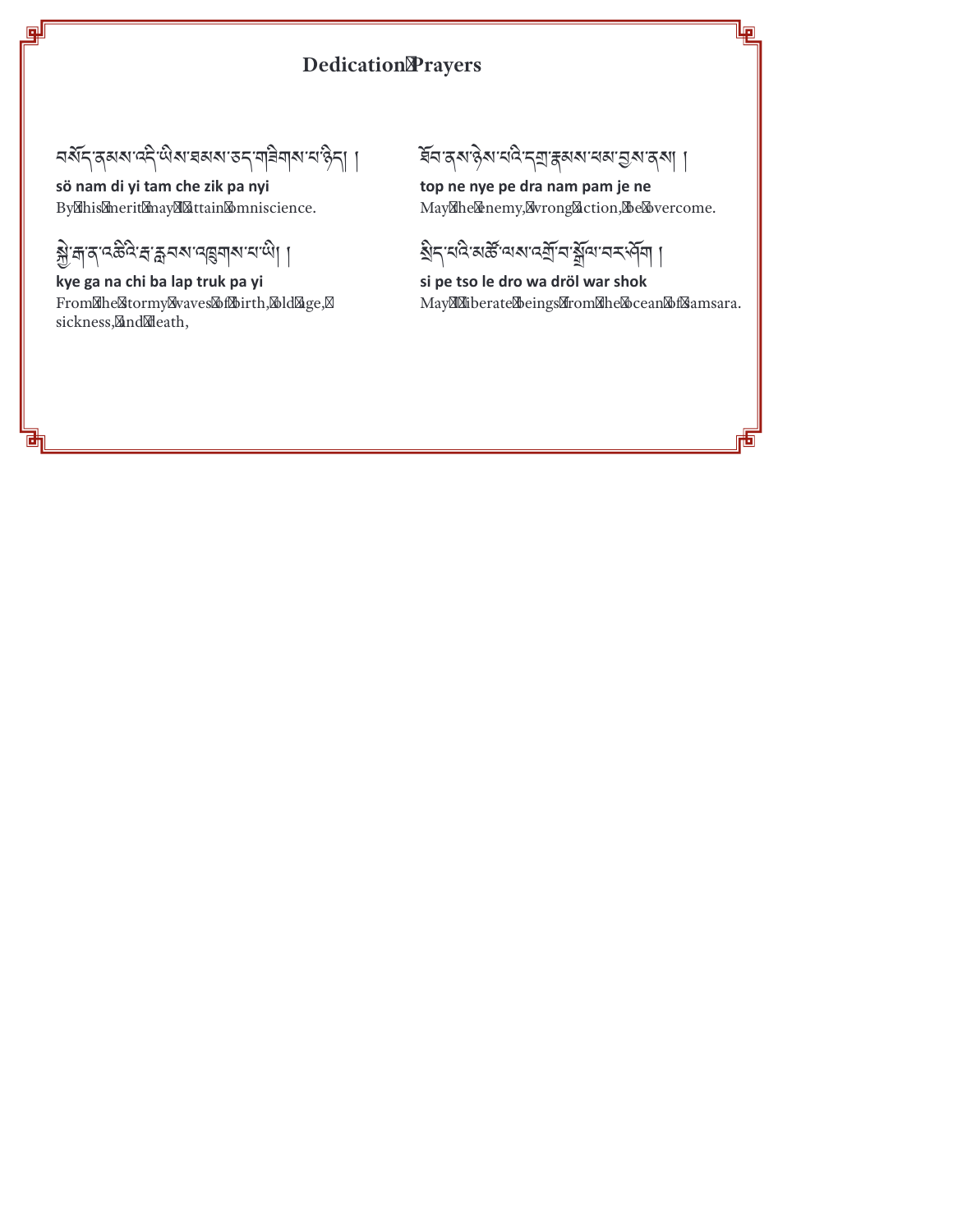### दहसम्मयम् मयसे स्थान् स्वर साडे ना नना

jam pel pa wo ji tar kyen pa dang The hero Manjushri knows the true nature.

# दे दगरगुद गुद्देश शुम्बद्दग क्षेत हेटा ।

剾

de dak kun gyi je su dak lop ching Emulating them and the other bodhisattvas,

# ୶ଽ୶ୄଈ୶ୄ୴୴ୡ୲୶୳ୡୖ୶୳୶ୡୖୢୠ୰ଢ଼୶୷ଽ୲ୗ

sang gye ku sum nye pe jin lap dang By the blessings of the buddhas' attainment of the three kāyas,

<u> न्याद्यर्थकुर्वान्दर्यस्कृत्यान् ।</u>

#### ge dun mi che dun pe jin lap kyi By the blessings of the unwavering aspirations of the Sangha,

## <u> गु</u>द्गुन्न्वद्ग्धेन्दे स्पदन्दे वर्वेदको

kun tu zang po de yang de zhin te Samantabhadra knows just the same.

ন্নী ন'ন ন্মা ঘৰুৰ কৰা কৰা দেৱ প্ৰী ।

ge wa de dak tam che rap tu ngo I dedicate this virtue in the same perfect way. 回

旬

# ङ्क्षाञ्जे-सिद्ध्युर्-सदेव संदेखेव क्षयबादना ।

#### chö nyi mi gyur den pe jin lab dang By the blessings of the truth of the unchanging dharmatā,

दे भूर र्यून् यस नन्न नवेन न्युन नर्स्ना

ji tar mon lam tap zhin drup par shok May these aspirations be fulfilled just as intended.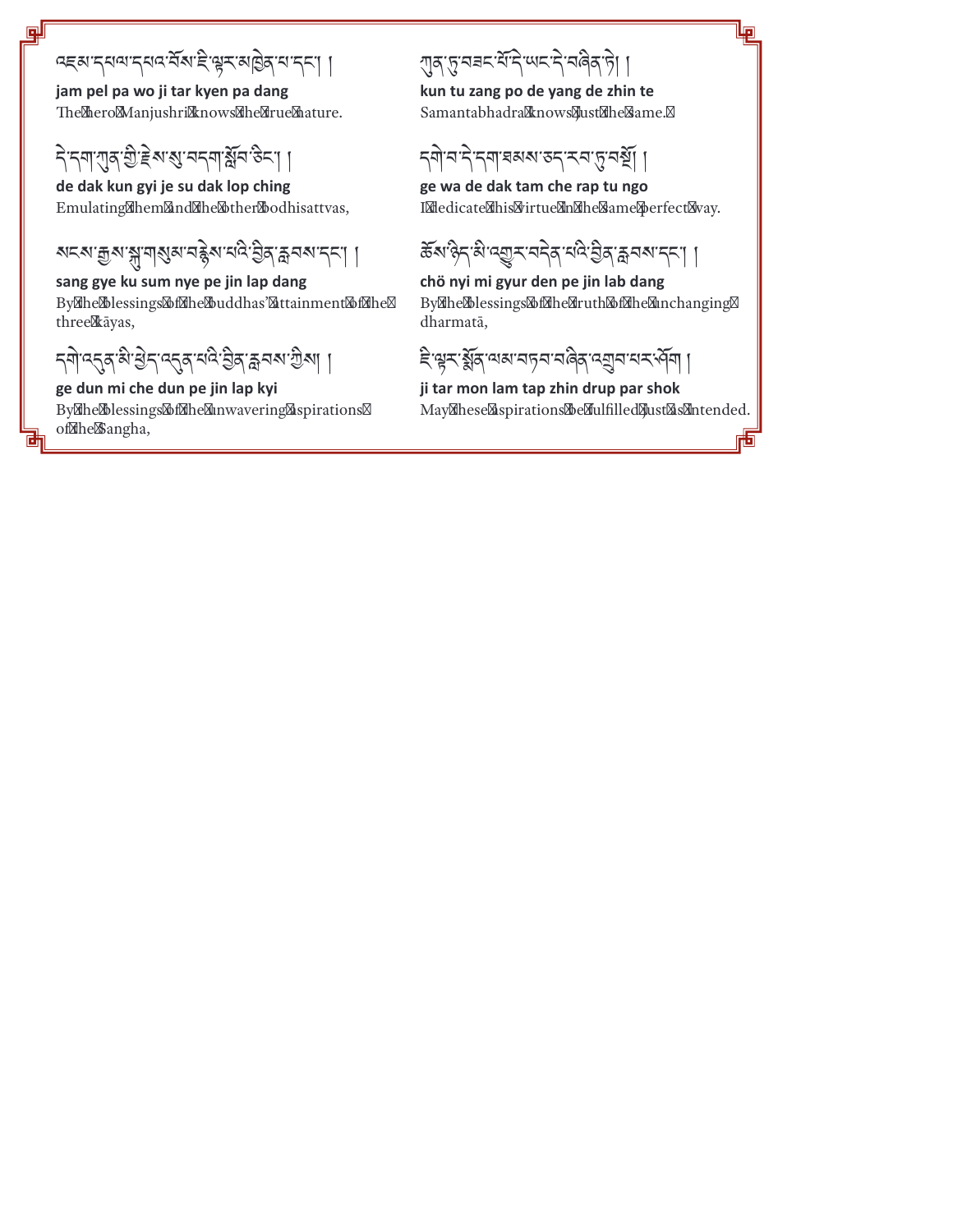मुम् कुन बेबबादे मैं नायें के ।

回

茴

jang chub sem ni rin po che Bodhichitta is precious.

अरुण्याद्वसरायासेन्यानन्या ।

kye pa nyam pa me pa dang Once arisen, may it not diminish

बाञ्जेबाद्याङ्गबाद्या अञ्चल के ।

ma kye pa nam kye gyur chik May it arise in whom it has not arisen. lp

i٦

मॅह दरु मॅह तुम्बेव नरसेना।

gong ne gong du pel war shok But ever grow and flourish.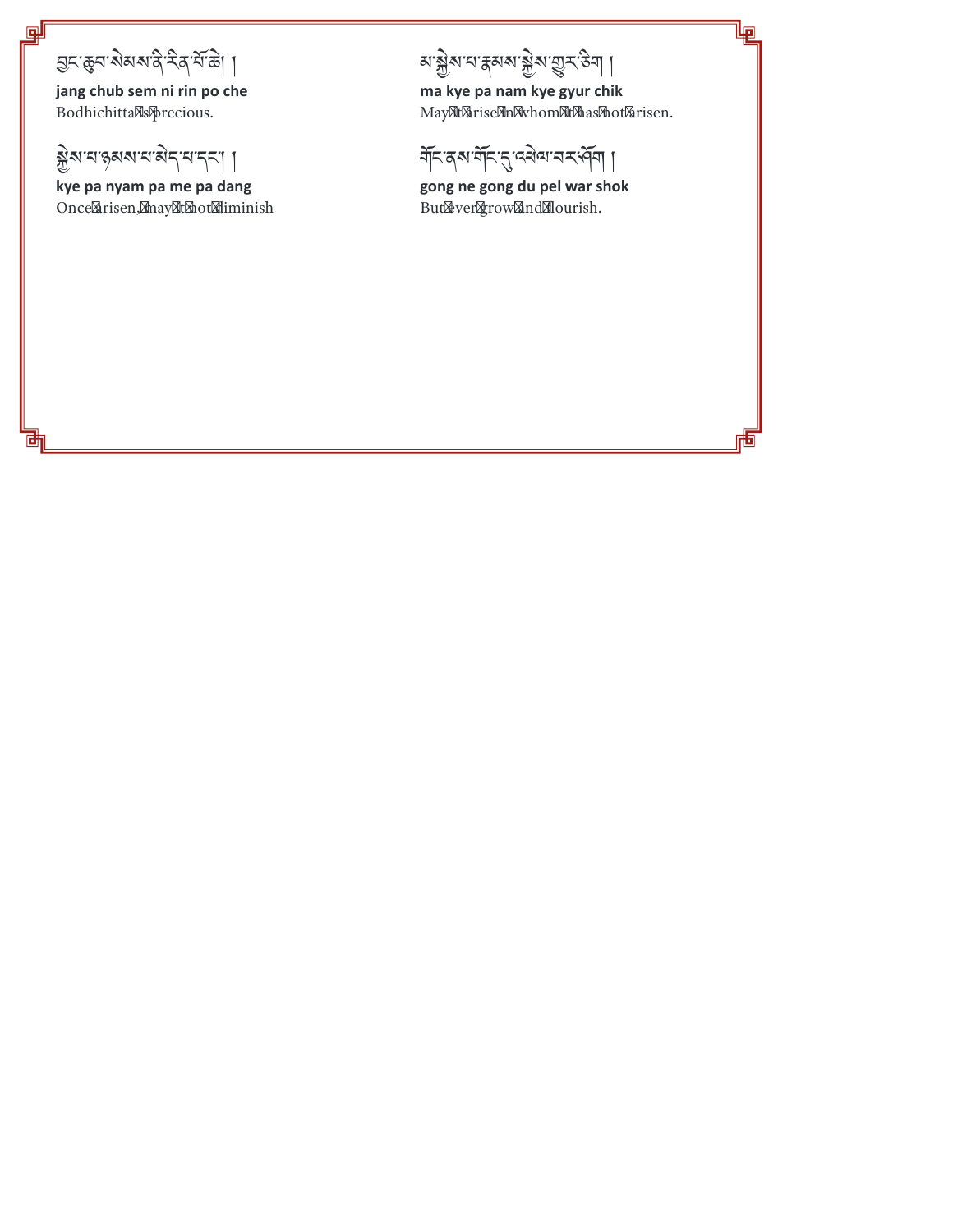#### **Aspirations for Mahamudra**

╚

#### NAMO GURU

п

Gurus and yidams, deities of the mandala, Buddhas of the three times and ten directions and your children, Consider me with kindness, Grant your blessing that all my wishes be realized.

Sprung from the snow-mountain of the pure actions and intentions, Mine and those of all sentient beings without limit, May the river of virtue undefiled by the three spheres Flow into the ocean of the four bodies of buddha.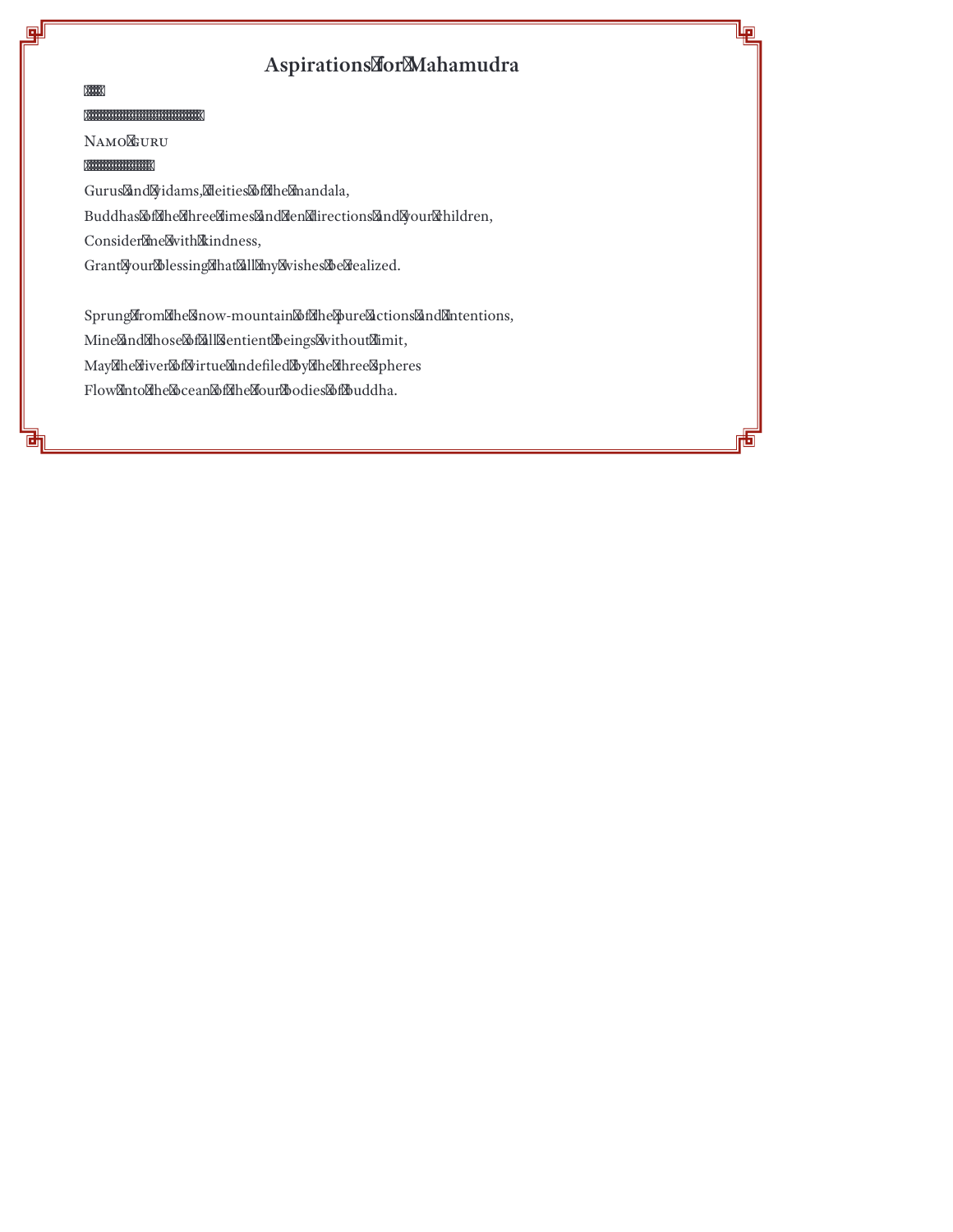As long as I have not realized this,

回

Through all my life times, birth after birth,

May not even the words for defilement and suffering be heard

And may I enjoy the prosperity of oceans of happiness and virtue.

Having obtained this excellent free and well-favored life Along with faith, energy and intelligence, Having attended a worthy master and received the pith of the sacred instructions, May I practice the sacred dharma properly in all my lives without interruption.

峘

The study of scriptures frees one from the veil of ignorance. The contemplation of oral instructions overcomes the darkness of doubt. Light born of meditation illuminates the way things are. May the radiance of the three wisdoms increase.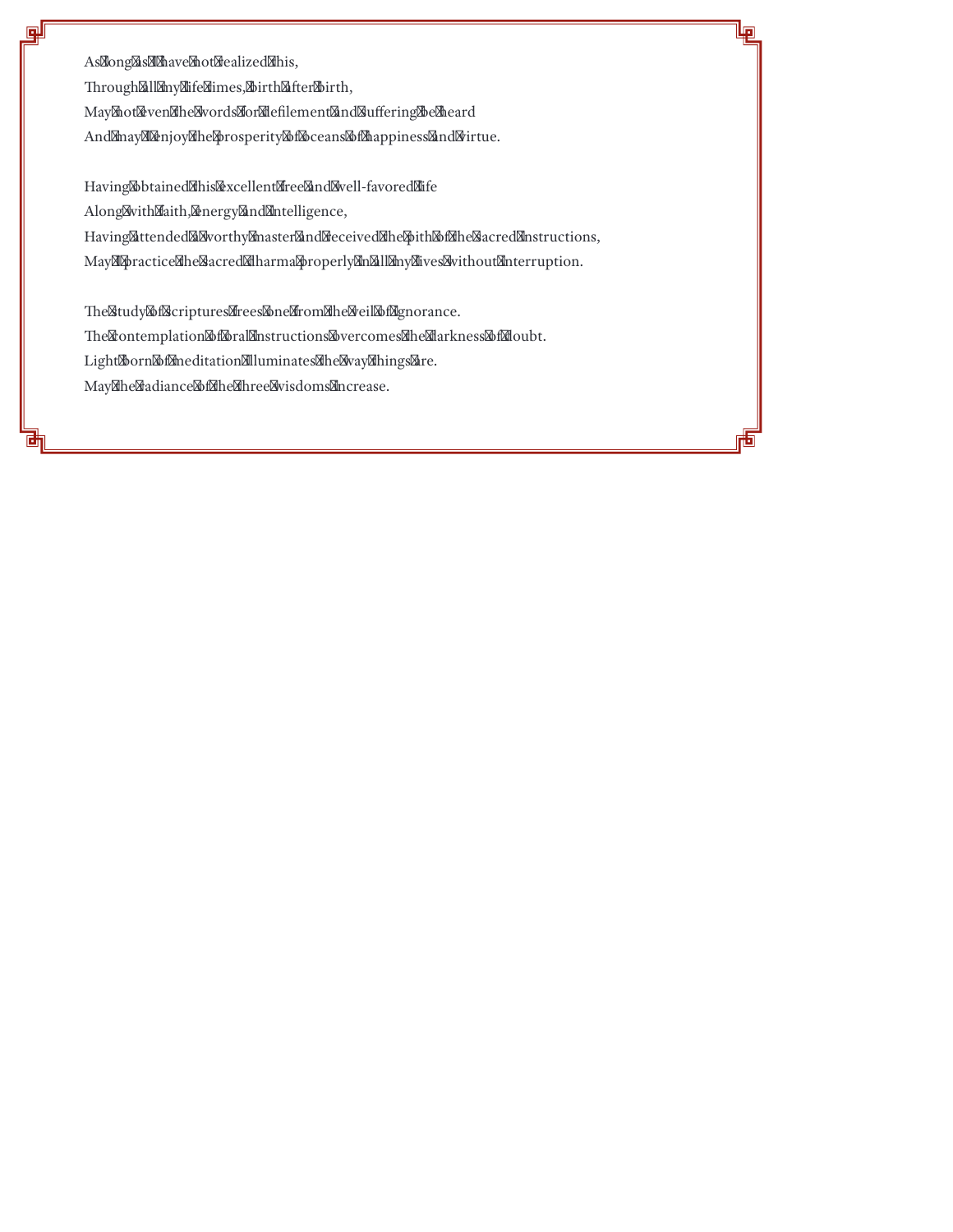The significance of the ground is the two truths,

free from the extremes of eternalism and nihilism.

The excellent path, the two accumulations,

剛

free from the extremes of assumption and denial. The result obtained is the two benefits,

free from the extremes of existence and peace. May I meet the dharma which is free from error.

The ground of refinement is mind itself, indivisible luminosity and emptiness. The refining, the great vajra composure of mahamudra. What is to be refined, the incidental stains of confusion. The result of refining, the unstained dharmakaya, may I realize it.

ر ہا ا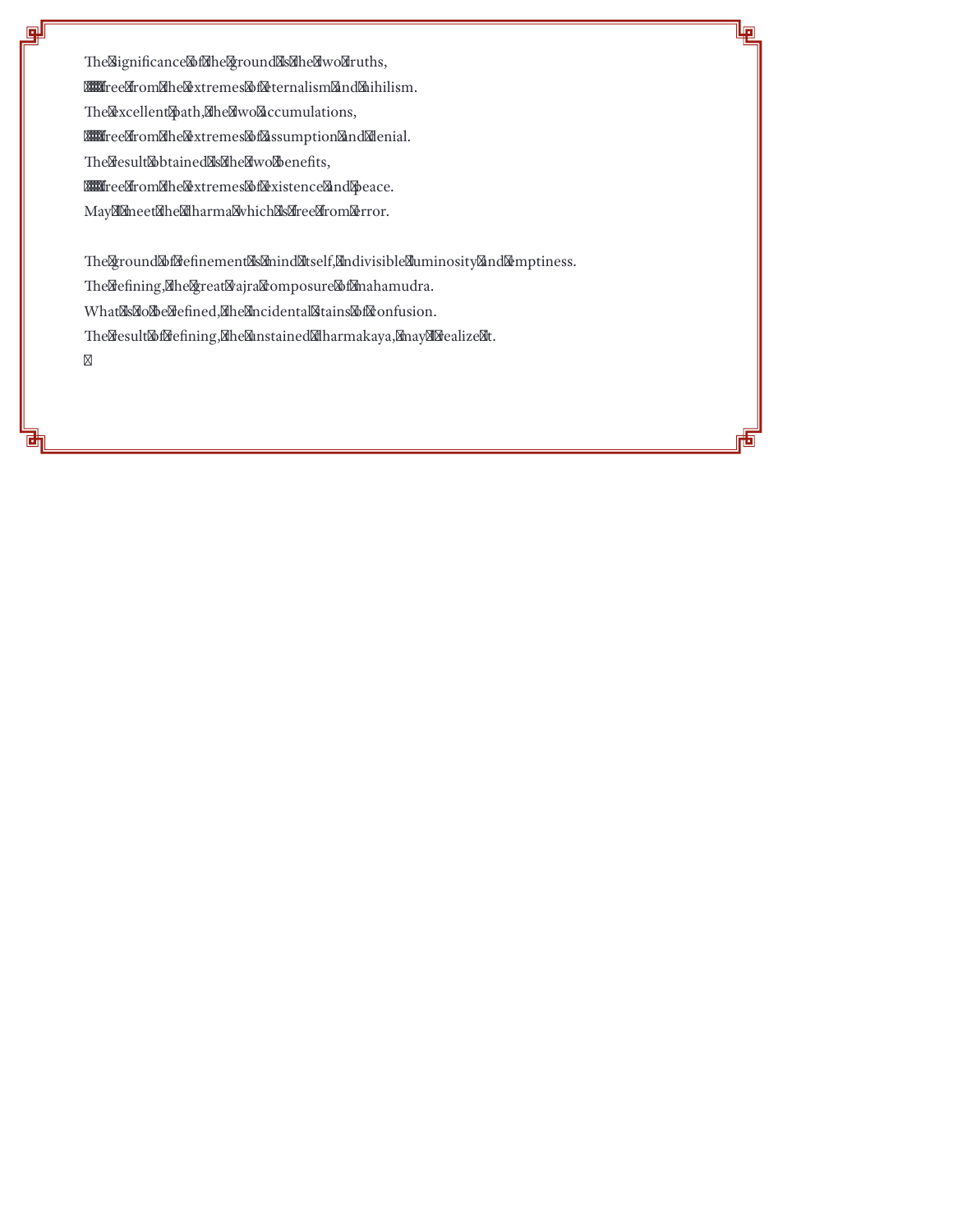Confidence in outlook is cutting assumptions about the ground. The key to meditation is maintaining that without distraction. The supreme activity is to exercise the sense of meditation in everything. May I have confidence in outlook, meditation and activity.

ها

All dharmas are projections of the mind. As for mind, there is no mind; mind's nature is empty. Empty and immediate, mind appears as everything. Investigating it well, may I settle the basic points.

Appearances, which never existed in themselves, have been confused as objects. Awareness itself, because of ignorance, has been confused as a self. Through the power of dualistic fixation I wander in the realm of existence. May ignorance and confusion be completely resolved.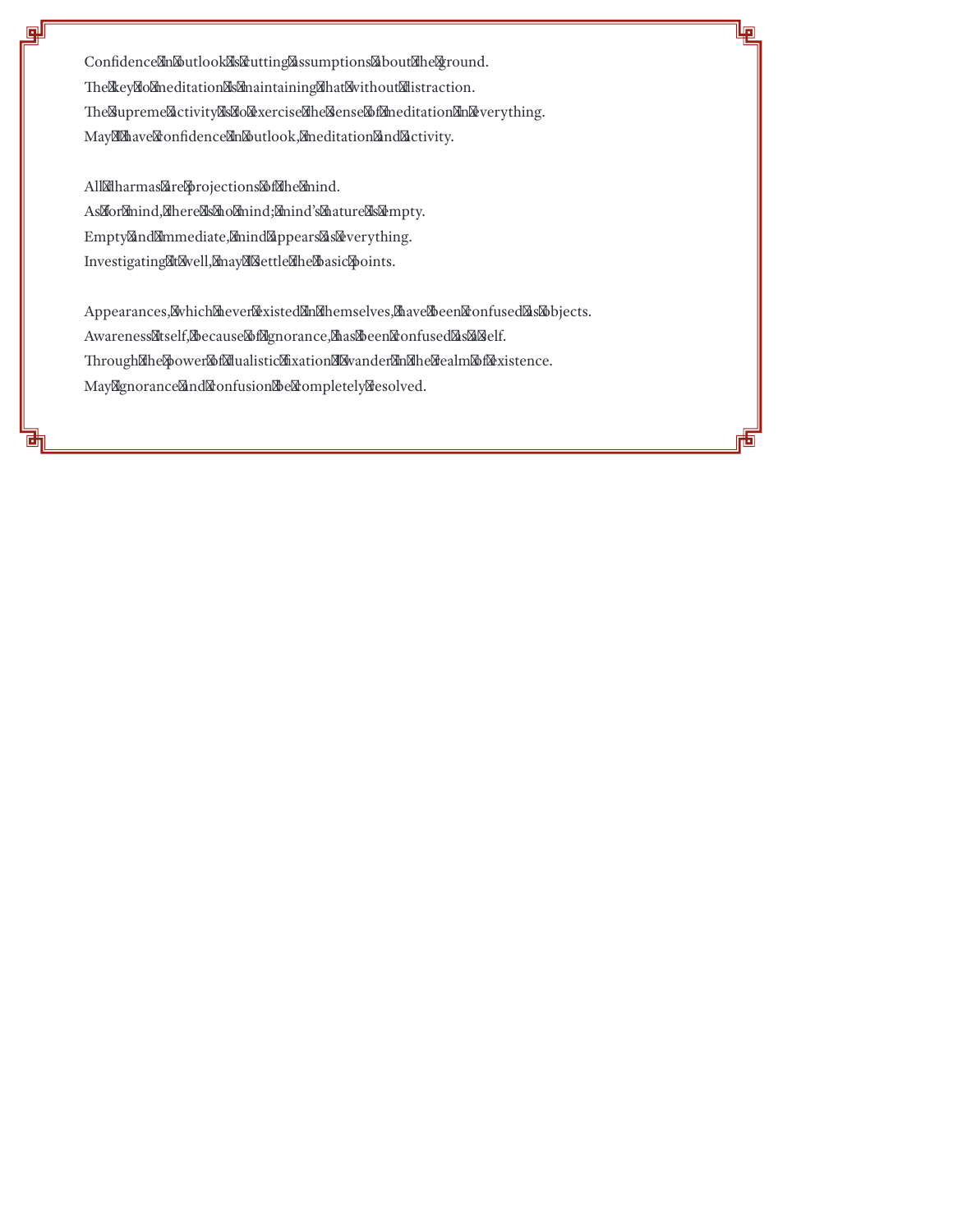It doesn't exist; even buddhas do not see it. It doesn't not exist; it is the origin of samsara and nirvana. No contradiction; conjunction, the middle way. May I realize the pure being of mind, free of extremes.

رتبا

If one says "it is this," nothing has been posited. If one says "it is not this," nothing has been denied. Unconditioned pure being transcends intellect. May I gain conviction in the ultimate position.

Not realizing it, one circles in the ocean of samsara. Realizing it, Buddha isn't anywhere else. "It is everything." "It isn't anything." None of this. Pure being, the basis of everything, may I see any misunderstanding here.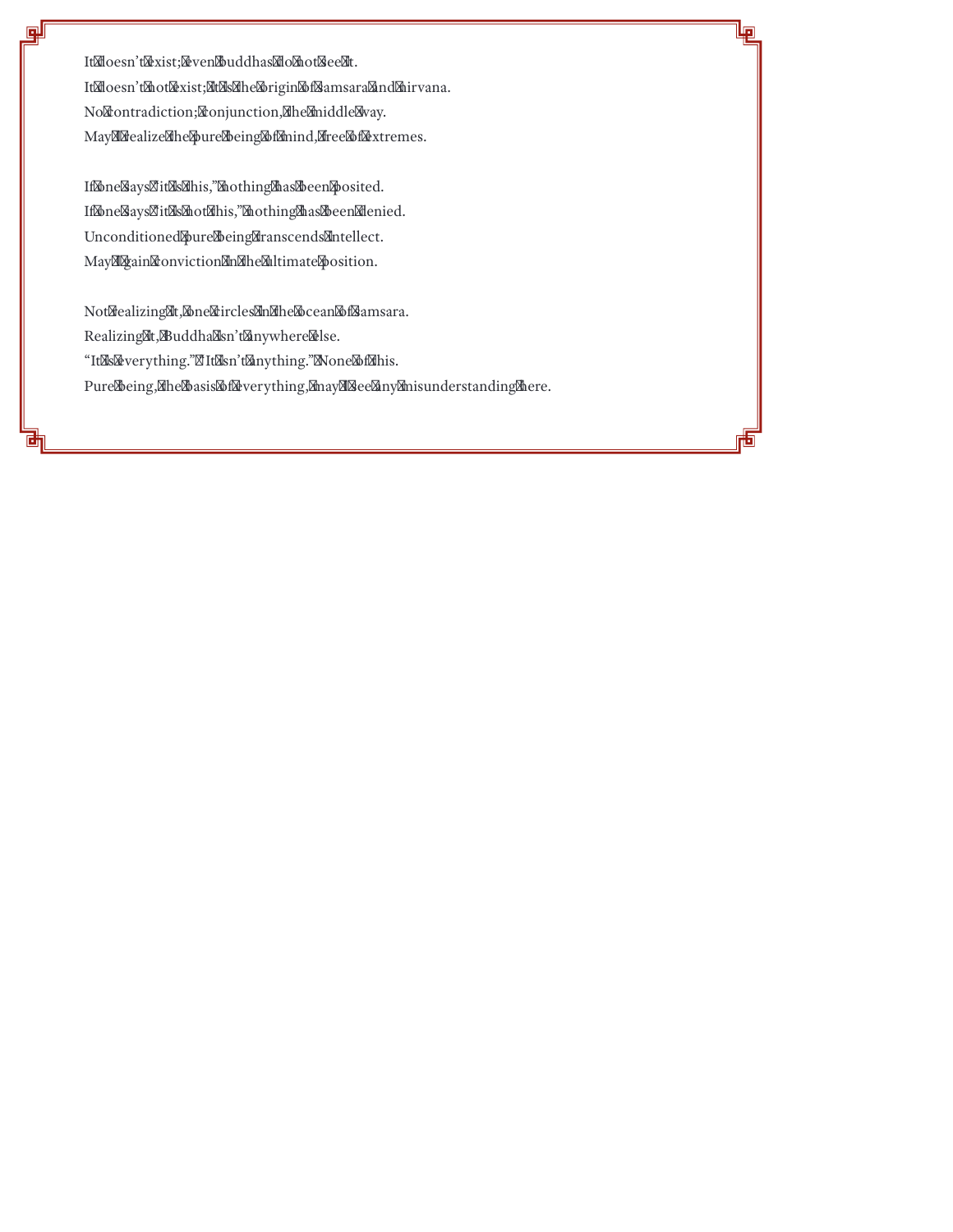Since appearance is mind and emptiness is mind, Since realization is mind and delusion is mind, Since arising is mind and cessation is mind, May all assumptions about mind be eliminated.

剛

Unpolluted by meditation with intellectual efforts, Undisturbed by the winds of everyday affairs, Not manipulating, knowing how to let what is true be itself, May I become skilled in this practice of mind and maintain it.

The waves of subtle and coarse thoughts calm down in their own ground. Motionless, the river of mind abides naturally. Free from the contaminations of dullness and torpor, May I establish the still ocean of shamata.

اتبا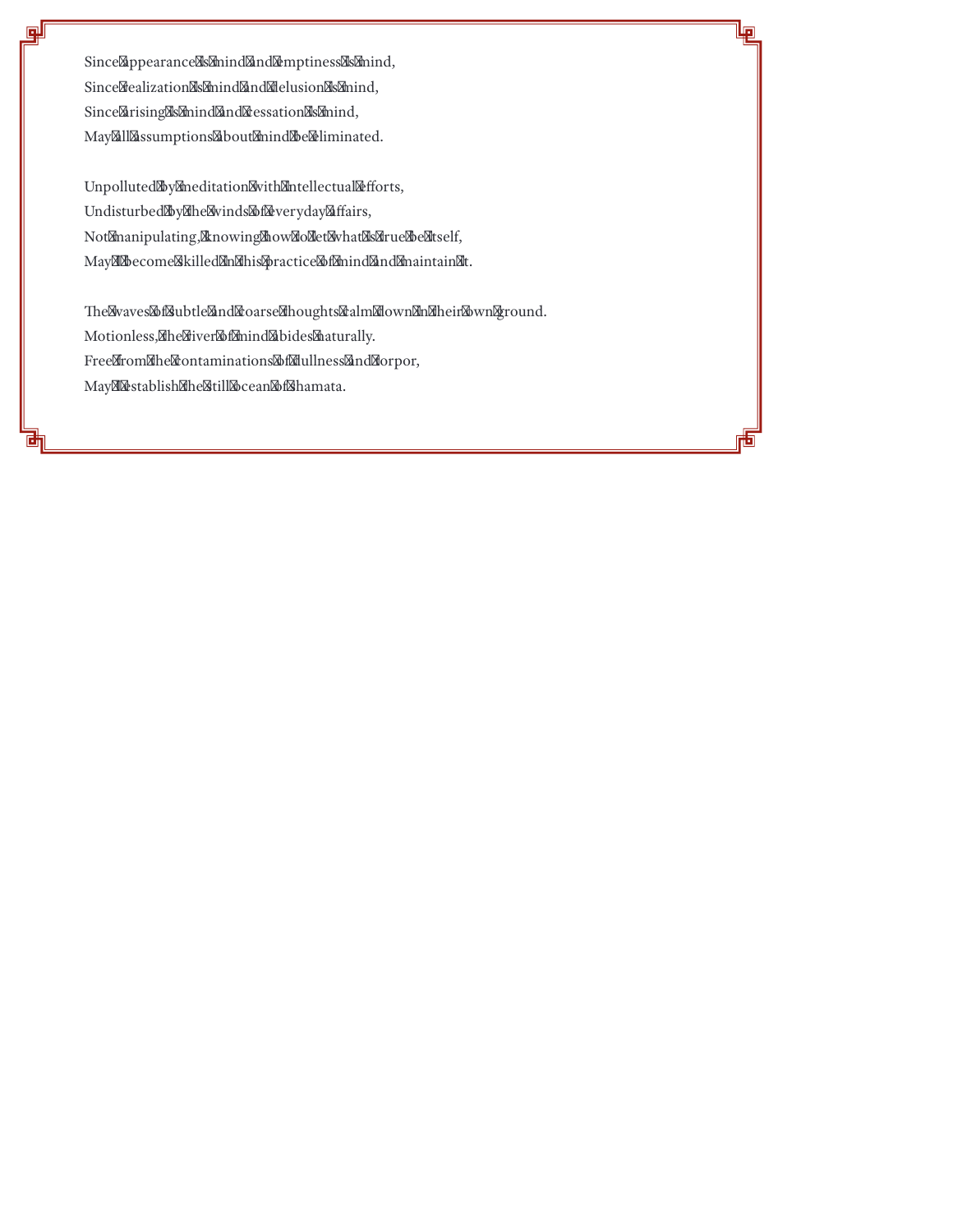When one looks again and again at the mind which cannot be looked at, And sees vividly for what it is, the meaning of not seeing, Doubts about the meaning of "is" and "is not" are resolved. Without confusion, may my own face know itself.

ها

Looking at objects, there is no object, one sees mind. Looking at mind, there is no mind, it is empty of nature. Looking at both of these, dualistic clinging subsides on its own. May I realize sheer clarity, the way mind is.

回

Free from mental constructions, it is called mahamudra. Free from extremes, it is called madhyamika. Everything complete here, it is also called maha ati. May I attain the confidence that, in understanding one, all are realized.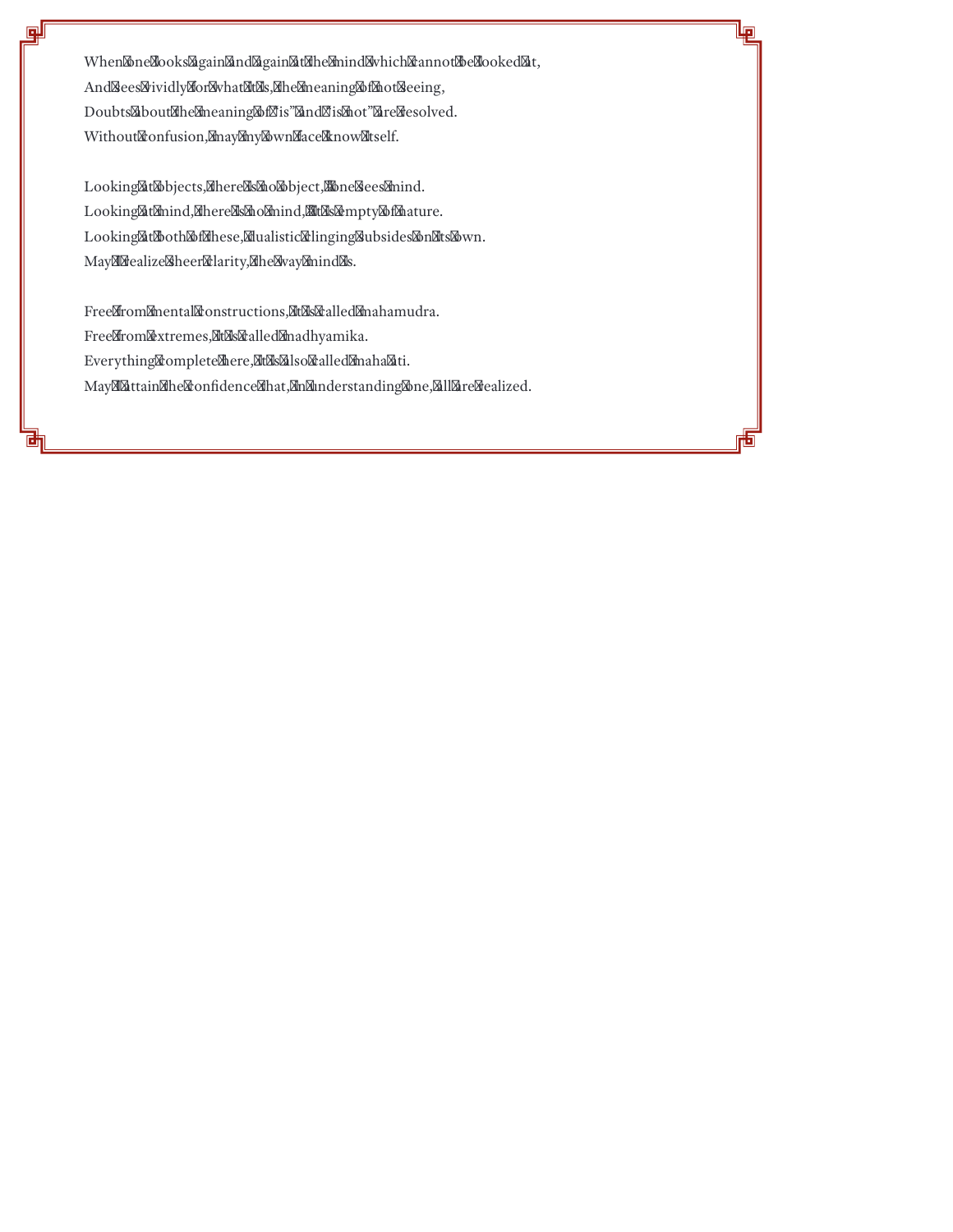The great bliss of non-attachment is continuous. Sheer clarity without fixations is free of obscurations. Passing beyond intellect, non-thought is naturally present. May these experiences continually arise without effort.

Attachment to good and fixation on experience subside on their own. Confusion and evil concepts are cleared away in the realm of ultimate nature. In the ordinary mind, there is no rejection or acceptance, no separation or attainment. May I realize the truth of pure being, complete simplicity.

ها

While the nature of beings has always been full enlightenment, Not realizing this, they wander in endless samsara. For the boundless suffering of sentient beings May overwhelming compassion be born in my being.